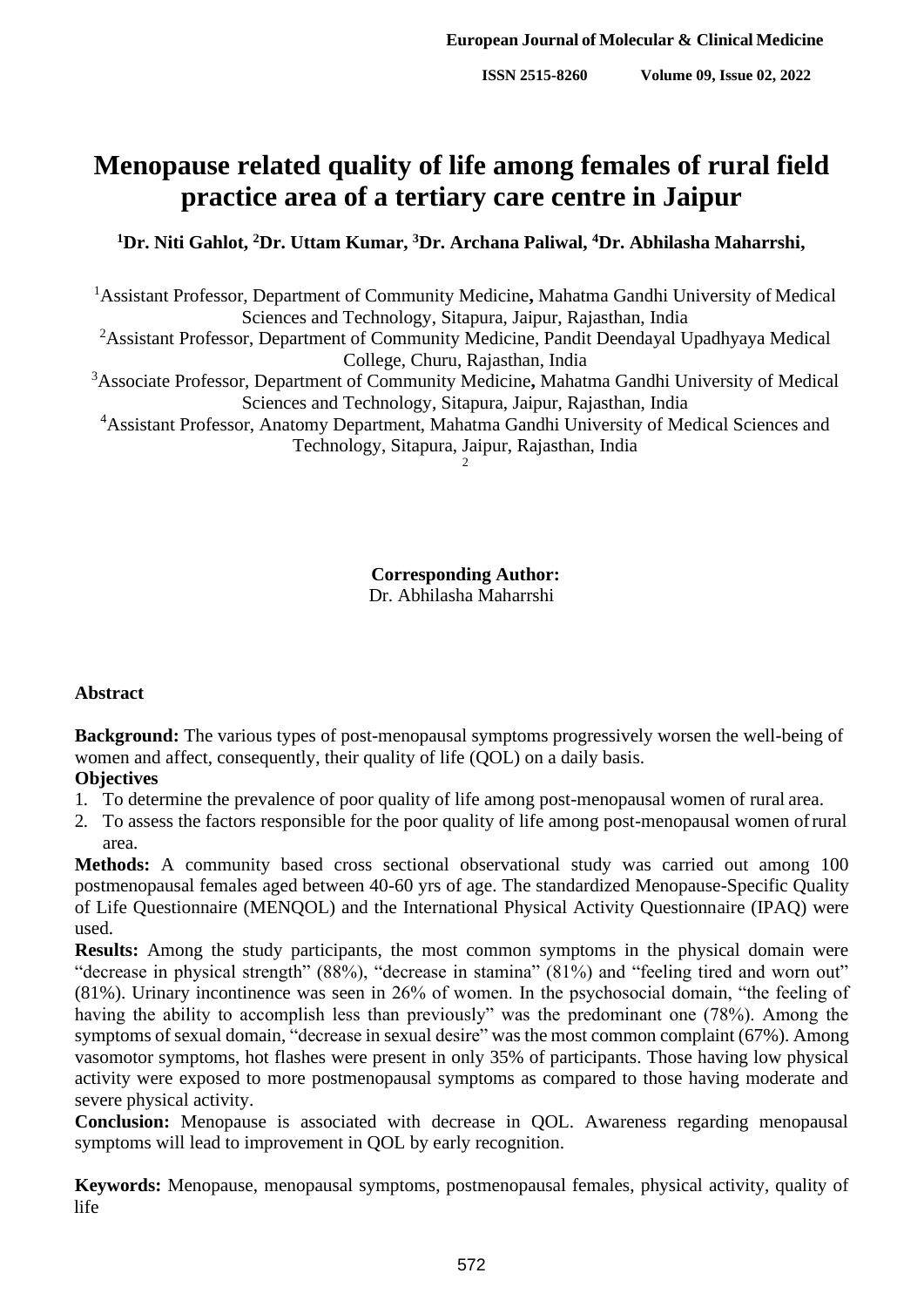## **Introduction**

One of the goals of health service for all the people in 21<sup>st</sup> century is to improve quality of life. Almost all women at the time of menopause irrespective of their cultural background and health conditions, begin to experience physical, psychological and emotional disturbances. Those turmoils coincide with a progressive decline of female hormones, estrogen and progesterone, culminating to a total shut down from the ovaries.

The World Health Organization has defined menopause as twelve months of amenorrhea after the last menstrual period. This process is the result of complete or partial absence of oestrogen release from ovaries as well as depletion of ovarian follicles <sup>[1]</sup>. During this period, women present difficulties in accurately describing physical, psychosocial or sexual disturbances and report mainly hot flashes, nervousness, depression, insomnia, and general fatigue <sup>[2]</sup>.

These various types of symptoms progressively worsen the well-being of women and affect, consequently, their quality of life (QOL) on a daily basis. The World Health Organization defines quality of life (QOL) as "individuals' perception of their position in life in the context of the culture and value systems in which they live and in relation to their goals, expectations, standards and concerns <sup>[3]</sup>" With the increase in the life expectancy, a woman spends almost a third of her life in menopause [4]. Therefore, the QOL of postmenopausal women is of great public-health interest <sup>[5]</sup>.

By taking appropriate preventive measures this can be emeliorated and further deterioration can be checked to boost the quality of their lives. The present study was undertaken with a service approach to give health care advice to the women in rural area.

## **Aims and Objectives**

To determine the prevalence of poor quality of life among post-menopausal women of rural area. To assess the factors responsible for the poor quality of life among post-menopausal women of rural area.

#### **Materials and Methods Study design and study setting**

A community based cross sectional observational study was carried out among postmenopausal females aged between 40-60 yrs of age, residing as permanent residents in rural field practice area of Department of Community Medicine, MGMCH and Jaipur. Field work was conducted by house to house survey between Jan 2022 and Feb 2022. The data was collected using a pretested questionnaire. The questionnaire was tested for appropriateness by conducting a pilot study. Before collection of data consent was obtained from all study subjects after explaining the importance of the study in detail.

#### **Study subjects**

**Operational definition:** Natural menopause was defined as the natural cessation of the menstrual period for 12 months or longer.

#### **Inclusion criteria**

Women between the age of 40-60 yrs in rural field practice area of MGMCH who have attained natural menopause and consented for the study.

# **Exclusion criteria**

Women who experienced an induced menopause, due to several medical conditions such as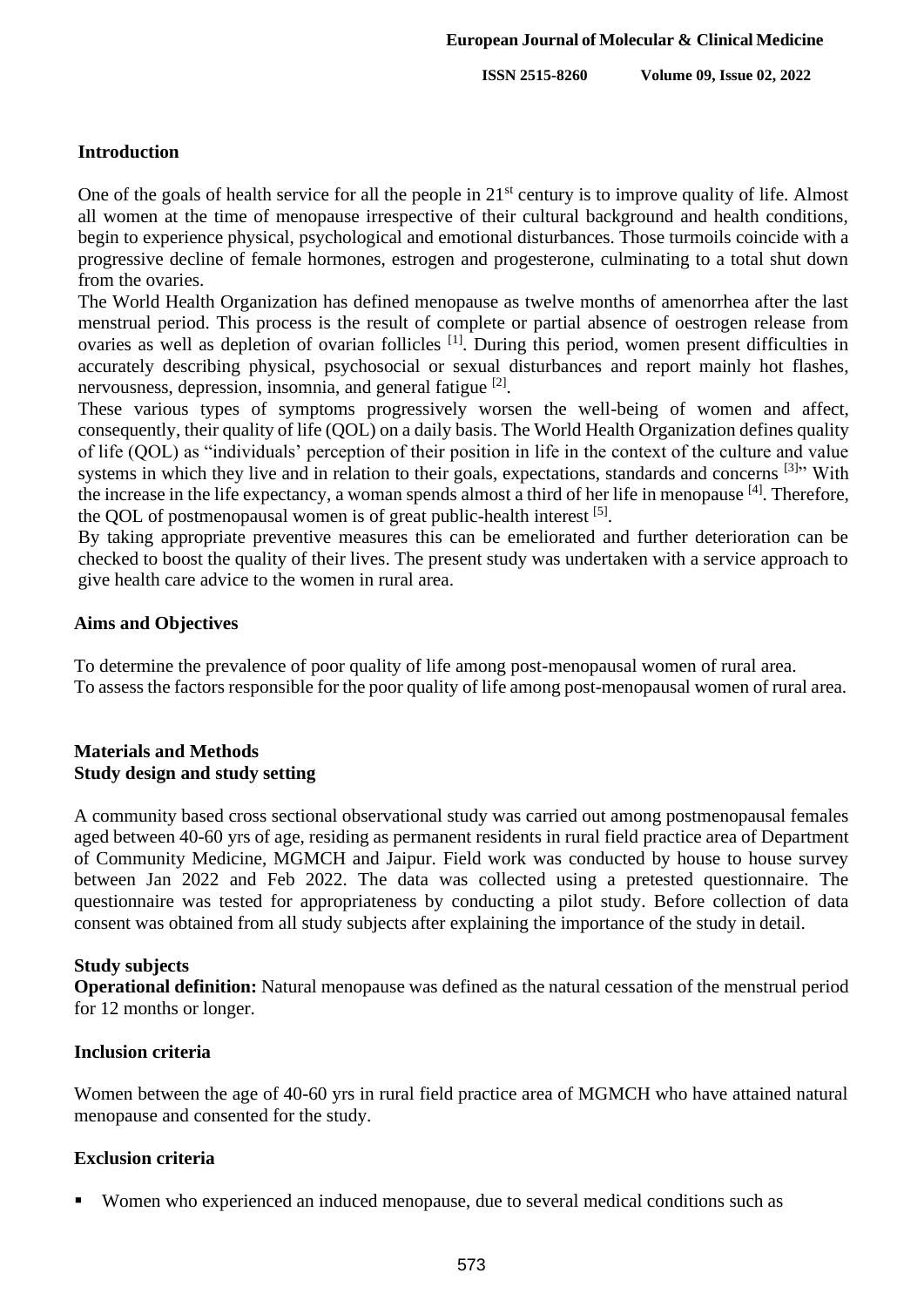Hysterectomy, Oophorectomy radiation or chemotherapy and to only target those entering menopause naturally.

- Women with chronic medical conditions such as DM, HTN etc.
- Those females who do not consented for the study.

We have also ruled out any recent mishap/ trauma in the woman's life after ascribing these symptoms to menopause. The selection bias was minimized by following the inclusion and exclusion criteria strictly. The ladies with severe symptoms were given reference slips to meet the gynecologists and the ladies with mild symptoms were given advice at primary care level.

## **Sample size**

Sample size was calculated by doing a pilot study on 20 post-menopausal women and prevalence of symptoms was found to be 80%. Furthermore the same was found by the literature search <sup>[6]</sup>. According to the formula, sample size N is calculated as-

 $N = 4pq/l^2$ 

p=80 (crude prevalence)

 $q= 100-p=20$ 

l= 10% of p (allowable error) =8

The required sample size was found to be 100.

The sampling frame was obtained from family survey records of rural field practice area of department of Community Medicine MGMC, Jaipur. Total houses which lodged the postmenopausal women were included in the sampling frame.

Simple random sampling was done from the list of houses that lodged the post-menopausal woman.

# **Sampling method**

Data was collected by interview method to enquire regarding socio-demographic variables, menstrual history and physical activity. Menopausal status was taken according to the World Health Organization's definition of menopause i.e. the natural cessation of the menstrual period for 12 months or longer.

#### **Data collection tools**

The standardized Menopause-Specific Quality of Life Questionnaire (MENQOL) was used to assess menopause related symptoms consisting of physical, vasomotor, psychosocial and sexual domains.

The International Physical Activity Questionnaire (IPAQ), was used to evaluate the physical activity level of participants.

Overall, around 120 questionnaires were distributed among the research team to approach eligible candidates. Statistical analysis were performed on the total number of complete collected material ( $N =$ 100).

Among the various questionnaires world widely published on the QOL of women during menopause, and after a thorough literature review, the research team decided to use an internationally validated questionnaire, the MENQOL. Before proceeding, permission was solicited from the research team that applied this self-administered tool in its Hindi version. It consists of a total of 29 items, divided into four domains: vasomotor (items 1-3), psychosocial (items 4-10), physical (items 11-26) and sexual (items 27- 29). Answers, provided in a Likert-scale format, were displayed as "no" or "yes", with the latter spread from zero to six, respectively indicating the presence of the symptom and its degree, from being not bothersome to extremely bothersome. Calculations of each domain are computed separately and then summed up to reach the final score of MENQOL  $^{[7]}$ .

PA level of each participant was defined via the International Physical Activity Questionnaire (IPAQ),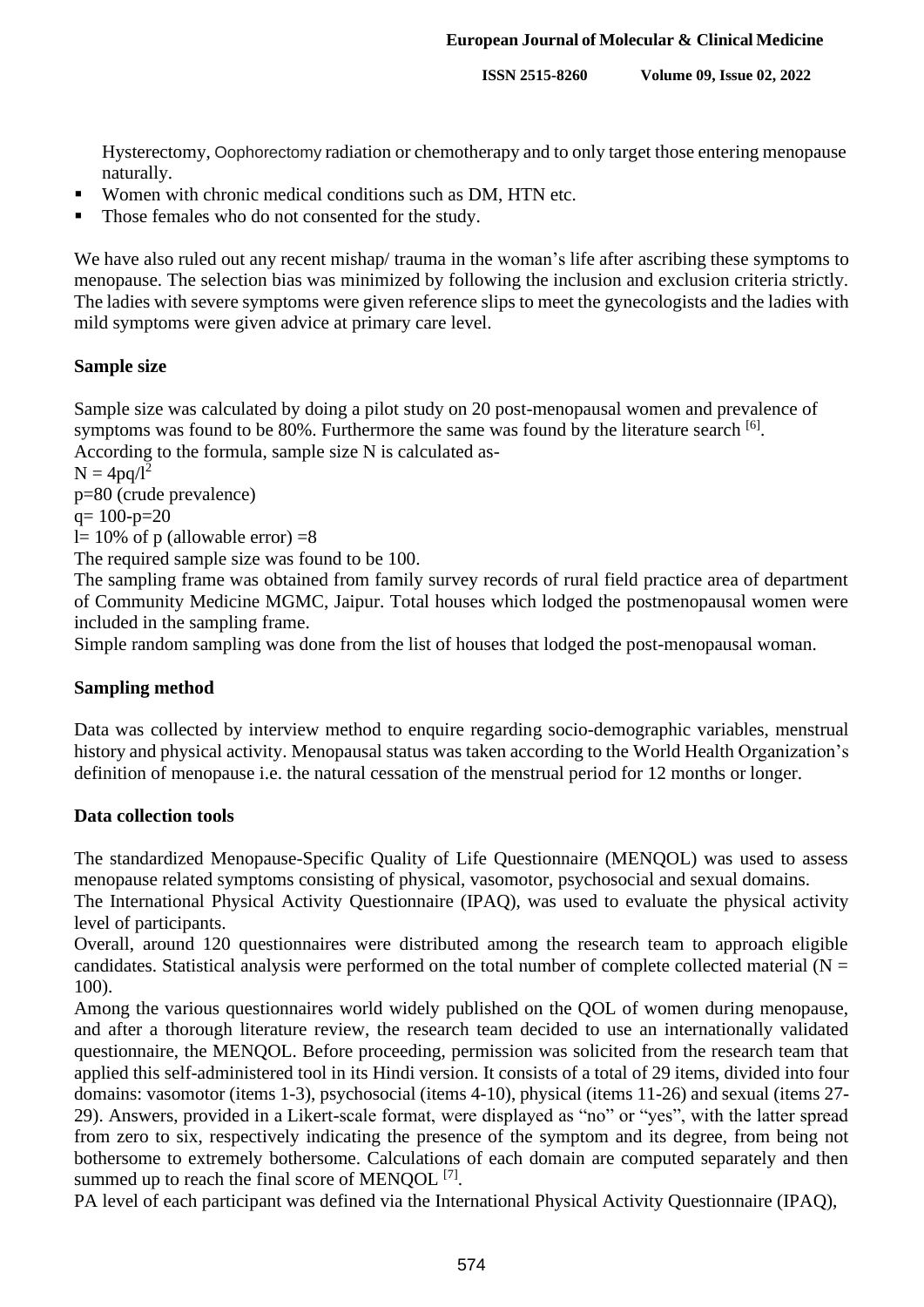in its short form, where subjects mention how much exercise they did in a typical week. This self-Administered questionnaire, used worldwide, assesses the overall PA over the last seven days, to categorize it as low, moderate or high [8]. The study material was tested on a sample of 20 women in a pilot study, prior to its official launch. The first section of the questionnaire, concerning sociodemographic and medical data was filled by the research team, during face-to-face interviews. The last sections (MENQOL and IPAQ) were filled by the participant herself.

#### **Ethical considerations**

After obtaining institutional ethical committee clearance, the significance of the study was explained to all the participants, and written informed consent was taken.

#### **Statistical analysis**

Data entry was done in Microsoft Excel and analysed. Descriptive statistics such as frequency and percentage were calculated. The mean scores of four domains among menopausal women were depicted. Association of variables were analysed using chi-square test and *P*<0.05 was taken as statistically significant.

#### **Results**

#### **Socio demographic characteristics of study participants**

The study population included 100 women above the age of 40 years. The mean age of postmenopausal women included in this study was found to be  $47\pm4.7$  yrs. Majority of women were married (78%), homemakers (78%) and were educated till middle school (40%). Socioeconomic status as per modified BG Prasad's classification <sup>[9]</sup> is detailed in Table 1. Most of the study participants belonged to Class III (37%) followed by Class IV (23%).The mean duration since menopause was found to be 10.44 (7.21) yrs.

| S. No. | <b>Socio-Demographic Variables</b> | N(%)        |  |  |  |  |  |  |
|--------|------------------------------------|-------------|--|--|--|--|--|--|
|        | <b>Age Group</b>                   |             |  |  |  |  |  |  |
| 1.     | 41-50 yrs.                         | 42 (42)     |  |  |  |  |  |  |
|        | 51-60 yrs.                         | 58 (58)     |  |  |  |  |  |  |
|        | Occupation                         |             |  |  |  |  |  |  |
|        | Semi-professional                  | $(0)$ $(0)$ |  |  |  |  |  |  |
| 2.     | Clerical/shop owner/farmer         | 3(3)        |  |  |  |  |  |  |
|        | Skilled                            | 1(1)        |  |  |  |  |  |  |
|        | Semi-skilled                       | 4(4)        |  |  |  |  |  |  |
|        | Unskilled                          | 14 (14)     |  |  |  |  |  |  |
|        | Unemployed/housewife               | 78 (78)     |  |  |  |  |  |  |
|        | <b>Education</b>                   |             |  |  |  |  |  |  |
|        | No formal education                | 23(23)      |  |  |  |  |  |  |
|        | Primary school                     | 16(16)      |  |  |  |  |  |  |
|        | Middle school                      | 32(32)      |  |  |  |  |  |  |
| 3.     | High school                        | 11(11)      |  |  |  |  |  |  |
|        | Intermediate                       | 10(10)      |  |  |  |  |  |  |
|        | Graduate                           | 4(4)        |  |  |  |  |  |  |
|        | Post-graduate                      | 1(1)        |  |  |  |  |  |  |
|        | <b>Marital Status</b>              |             |  |  |  |  |  |  |
| 4.     | Married                            | 78 (78)     |  |  |  |  |  |  |

**Table 1:** Socio-demographic characteristics of study participants (N=100)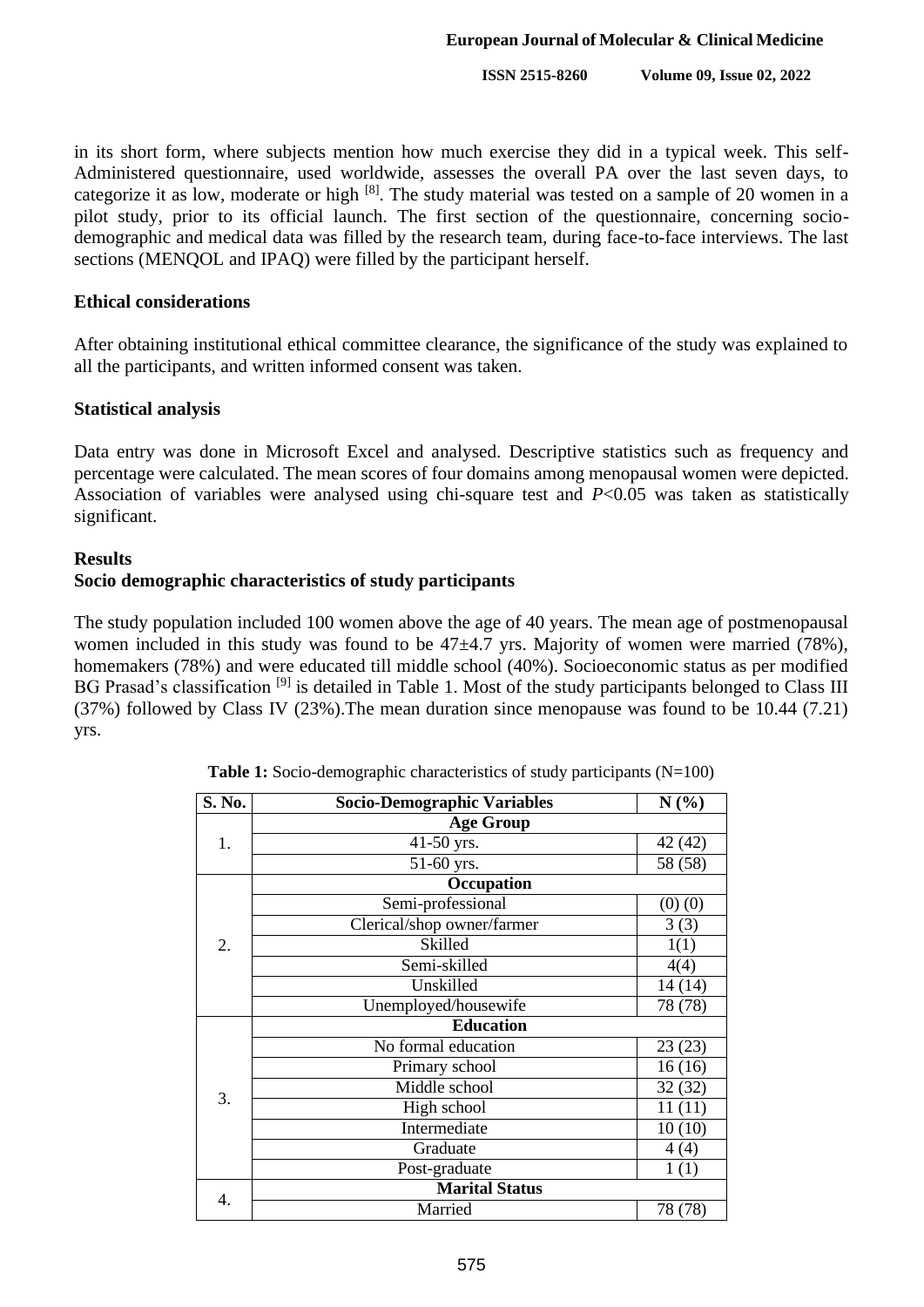|    | Unmarried                                                        |        |
|----|------------------------------------------------------------------|--------|
|    | Widow                                                            | 22(22) |
|    | Separated                                                        |        |
| 5. | Socio-economic status as per modified BG Prasad's classification |        |
|    | Class I                                                          | 8(8)   |
|    | Class II                                                         | 13(13) |
|    | Class III                                                        | 19(19) |
|    | Class IV                                                         | 37(37) |
|    | Class V                                                          |        |

**Table 2:** Distribution of prevalence of major menopausal symptoms and their respective average scores in the study population

|                                                 | <b>FrequencyAverage score</b> |                |  |  |
|-------------------------------------------------|-------------------------------|----------------|--|--|
| <b>Symptom</b>                                  | $N(\%)$                       | of symptom     |  |  |
| Hot flashes                                     | 35(35)                        | 5              |  |  |
| Night sweats                                    | 21(21)                        | 5              |  |  |
| Sweating                                        | 28 (28)                       | $\overline{4}$ |  |  |
| Dissatisfaction with my personal life           | 30(30)                        | 4              |  |  |
| Feeling anxious or nervous                      | 51(51)                        | 5              |  |  |
| Poor memory                                     | 57(57)                        | $\overline{4}$ |  |  |
| Accomplishing less than I used to               | 78 (78)                       | 5              |  |  |
| Feeling depressed down or blue                  | 39 (39)                       | 5              |  |  |
| Being impatient with other people               | 35(35)                        | 5              |  |  |
| Aching in muscles and joints                    | 70 (70)                       | 5              |  |  |
| Feeling tired or worn out                       | 81 (81)                       | 5              |  |  |
| Difficulty sleeping                             | 27(27)                        | $\overline{5}$ |  |  |
| Pain in back of the neck or head                | 37(37)                        | $\overline{5}$ |  |  |
| Decrease in physical strength                   | 88 (88)                       | $\overline{4}$ |  |  |
| Decrease in stamina                             | 81 (81)                       | $\overline{4}$ |  |  |
| Lack of energy                                  | 62(62)                        | 4              |  |  |
| Weight gain                                     | 23(23)                        | 5              |  |  |
| Low back ache                                   | 55 (55)                       | 5              |  |  |
| Frequent urination                              | 28 (28)                       | 5              |  |  |
| Involuntary urination when laughing or coughing | 26(26)                        | $\overline{4}$ |  |  |
| *Decrease in my sexual desire (N=78)            | 67(67)                        | $\overline{5}$ |  |  |
| *Vaginal dryness (N=78)                         | 27(27)                        | $\overline{4}$ |  |  |
| *Avoiding intimacy $(N=78)$                     | $\overline{60}$ (60)          | 4              |  |  |
| Leg pain or cramps                              | 50(50)                        | 5              |  |  |

\*Widowed, unmarried and separated women were excluded in calculation of sexual symptoms.

The distribution of prevalence of the major menopausal symptoms among study participants and their Respective average scores are summarized in Table 2. Among the study participants at least one symptom in the physical domain was experienced by all the participants  $(n=100)$ , the most common being "decrease in physical strength" (88%), "decrease in stamina" (81%), and "feeling tired and worn out" (81%). Urinary incontinence was seen in 26% of women. In the psychosocial domain, all women experienced at least one symptom, "the feeling of having the ability to accomplish less than previously" being the predominant one (78%). Among the symptoms of sexual domain, "decrease in sexual desire" was the most common complaint (67%). Vasomotor symptoms were comparatively less among the study group. Hot flashes were present in only 35% of participants.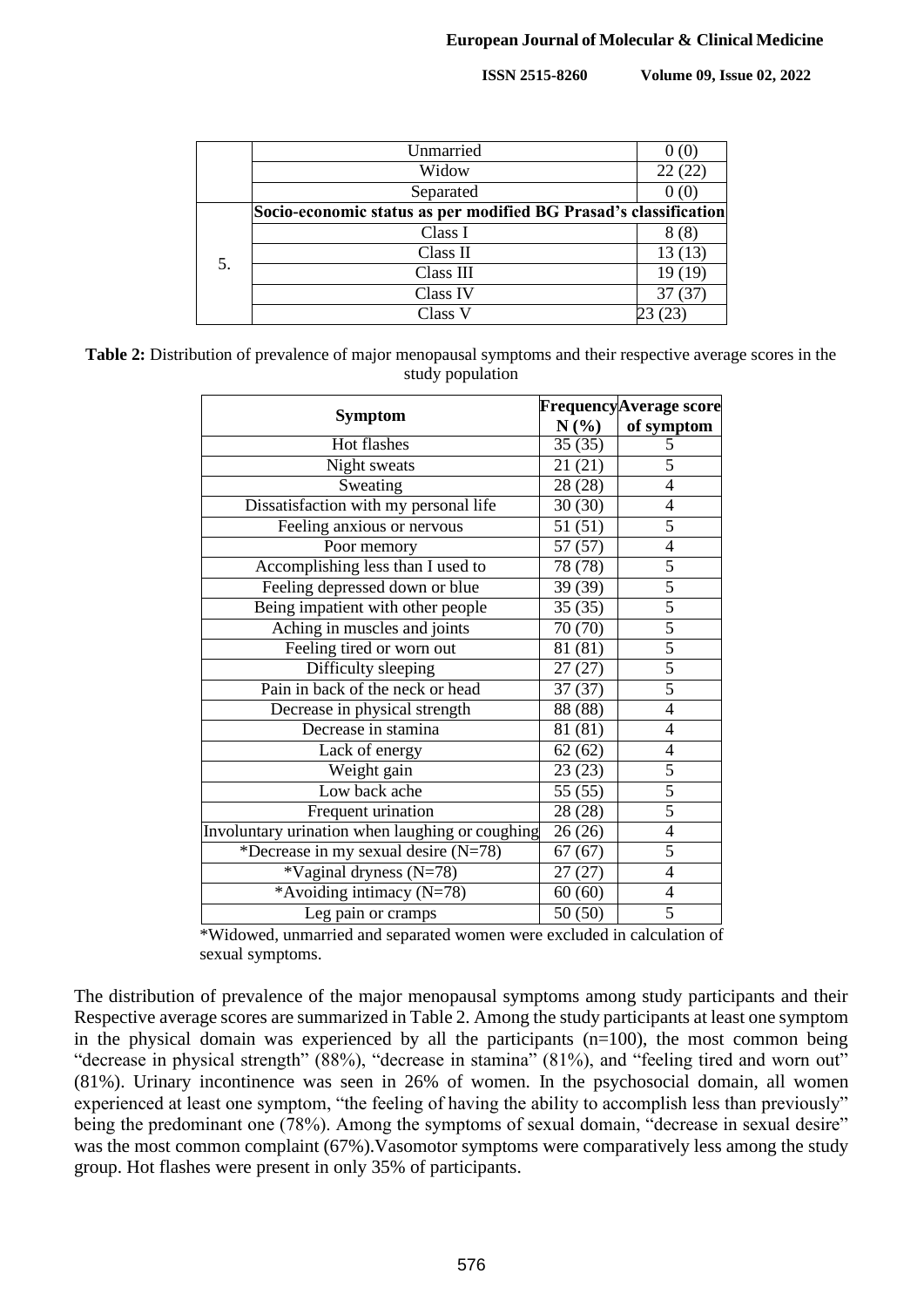| Age of study              | $(N=100)$      |               | Vasomotor symptoms Psychosocial symptoms Physical symptoms *Sexual symptoms<br>$(N=100)$ |               | $(N=100)$      |        | $(N=78)$       |               |
|---------------------------|----------------|---------------|------------------------------------------------------------------------------------------|---------------|----------------|--------|----------------|---------------|
| population                | <b>Present</b> | <b>Absent</b> | <b>Present</b>                                                                           | <b>Absent</b> | <b>Present</b> | Absent | <b>Present</b> | <b>Absent</b> |
| $41-50$ years<br>$(n=42)$ | 34             | 8             | 35                                                                                       |               | 38             | 4      | 31             |               |
| $51-60$ years<br>$(n=58)$ | 34             | 24            | 32                                                                                       | 26            | 34             | 24     | 27             | 15            |
| $X^2$ value               | 5.5829         |               | 8.737                                                                                    |               | 10.1547        |        | 4.843          |               |
| (p-value)                 | (0.018)        |               | (0.003)                                                                                  |               | (0.001)        |        | (0.0277)       |               |

**Table 3:** Prevalence of post-menopausal symptoms in relation to age in study population

 $X^2$ -chi square.

Table 3 shows that there was a significant difference between the age groups and the prevalence of postmenopausal symptoms. Prevalence of post-menopausal symptoms was more among women of age group 41-50 yrs as compared to those of 51-60 yrs age.

**Table 4:** Prevalence of post-menopausal symptoms in relation to physical activity in study population

| S. No. | <b>Categories of physical activity</b> | N(%) |
|--------|----------------------------------------|------|
|        | Low                                    |      |
|        | Moderate                               |      |
|        | Severe                                 |      |

All the study participants were divided into three categories according to their level of physical activity. Table 4 shows that most of the study participants i.e. 51 (51%) fall in the category of moderate physical activity. Those study participants which were involved in low physical activity were 42 (42%) and only 7 (7%) were having severe physical activity.

**Table 5:** Prevalence of post-menopausal symptoms in relation to physical activity in study population

|                                                   |                |               | Vasomotor symptoms Psychosocial symptoms Physical symptoms * Sexual Symptoms |               |                |               |                |        |
|---------------------------------------------------|----------------|---------------|------------------------------------------------------------------------------|---------------|----------------|---------------|----------------|--------|
| <b>Categories of</b><br><b>Physical Activity-</b> | $(N=100)$      |               | $(N=100)$                                                                    |               | $(N=100)$      |               | $(N=78)$       |        |
|                                                   | <b>Present</b> | <b>Absent</b> | <b>Present</b>                                                               | <b>Absent</b> | <b>Present</b> | <b>Absent</b> | <b>Present</b> | Absent |
| Low                                               | 33             |               | 30                                                                           | 12            | 36             |               | 35             |        |
| Moderate                                          | 31             | 20            | 27                                                                           | 24            | 24             |               | 20             |        |
| Severe                                            |                |               |                                                                              |               |                |               |                |        |
| $X^2$ value                                       | 7.9462         |               | 8.9501                                                                       |               | 21.3708        |               | 12.1538        |        |
| (p-value)                                         | 0.018          |               | 0.011                                                                        |               | 0.00           |               | 0.0022         |        |

\*Widowed, unmarried and separated women were excluded in calculation of sexual symptoms.

Prevalence of post-menopausal symptoms in relation to physical activity in study population is shown in table 5. Those having low physical activity were exposed to more postmenopausal symptoms as compared to those having moderate and severe physical activity.

#### **Discussion**

According to current study, the mean age of menopause attainment was  $47\pm4.7$  yrs. Mean age at menopause in Indian women ranges from 44.58±4.26 yrs and in the western world from 48 to 51 yrs.<sup>[10]</sup> This might be due to regional differences, environmental factors and genetic factors. Similar age at menopause was observed in other studies [11, 12].

In the present study, the most common symptom was that of the physical domain, followed by sexual, psychological and sexual domains. In the physical domain, the symptoms of "decrease in physical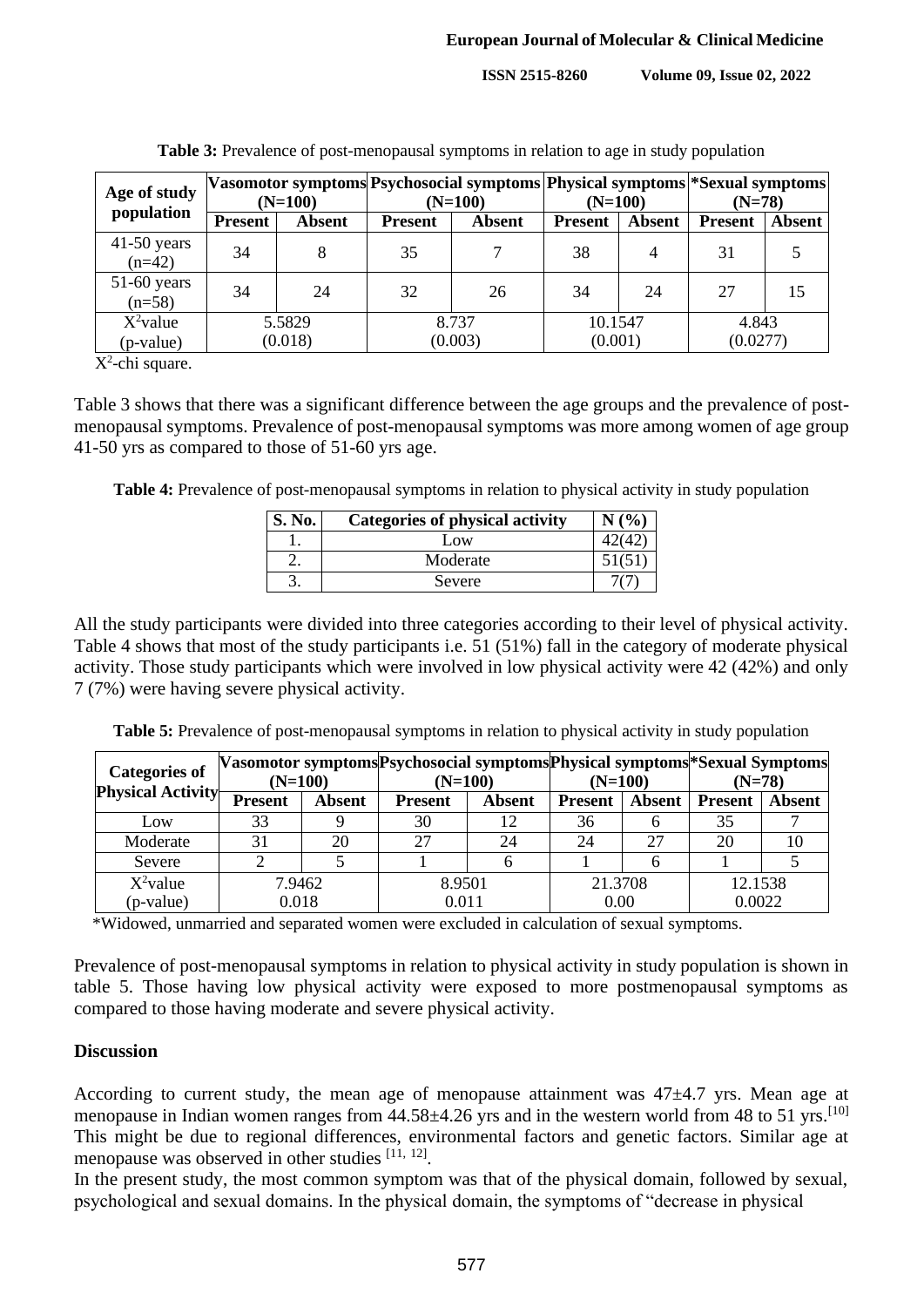strength" (88%), "decrease in stamina" (81%) and "feeling tired and wornout" (81%) were the most common. The psychosocial symptom of "being able to accomplish less than previously" (78%) and the sexual symptom of "decrease in sexual desire" (67%) were the predominant complaints. Vasomotor symptoms were comparatively less among the study participants with hot flushes seen in (35%) of the study participants. These results are consistent with findings of Poomalar and Arounassalame, Nayak *et al*. and Goyal *et al*., but not with that of Sharma and Mahajan [13, 14, 15, 16] .

Mahajan *et al*. [17] did a study in North India regarding health issues of menopausal women in which they have mentioned about a report by WHO, which states that hot flushes are prevalent more in European and North American population as compared to Asians. In the current study hot flushes were present only in 35% of postmenopausal females.

These diversities in various menopausal symptoms probably exist because women experience a reduction in oestrogen levels in a wide variety of ways, with great inter individual variations.

A study which was done by Sudhaa *et al.*, showed that the mean number of postmenopausal symptoms were significantly higher in >50 years age group as compared to those in  $\lt$ 50 years age group [18]. Whereas in our study, there was a significant difference between the age groups. 41-50 years age group showed higher prevalence of post-menopausal symptoms as compared to 51-60 years age group.

According to present study, moderate and severe physical activity was found to be protective against development of post-menopausal symptoms. Those study participants doing low physical activity were more exposed to development of menopausal symptoms as compared to those involved in moderate and severe physical activity. Similar results were shown in a study by Steriani Elavsky *et al.* [19] suggesting that being physically active may reduce perceived severity of menopausal symptoms and enhance psychological well-being.

## **Conclusion**

- Menopause is associated with decrease in OOL.
- Certain socio-demographic variables may aggravate menopausal symptoms.
- Awareness regarding menopausal symptoms will lead to improvement in QOL by early recognition.

Thus Government could concentrate on providing health services to women in post-menopausal age group also besides women in reproductive age. So in National Health programs component related to specific health needs of post-menopausal women should be incorporated.

#### **Acknowledgement:** None.

#### **Conflict of interest:** None.

#### **Financial support and sponsorship:** None.

#### **References**

- 1. Khanum A, Ejaz S, Butt A, Randhawa FA. Gynecology and obstetrics. Gynecol Obstet. 2016;6(4):10- 2.
- 2. Bruce D, Rymer J. Symptoms of the menopause. Best Pract Res Clin Obstet Gynaecol. 2009 Feb;23(1):25-32. pmid:19056320
- 3. WHOQOL Group. Study protocol for the World Health Organization project to develop a quality of life assessment instrument (WHOQOL). Qual Life Res. 1993;2:153-9.
- 4. US Census Bureau Global aging into the 21st century-The wall chart by US, 1996.
- 5. Webster AD, Finstad DA, Kurzer MS, Torkelson CJ. Quality of life among postmenopausal women enrolled in the Minnesota green tea trial. Maturitas. 2018;108:1-6.